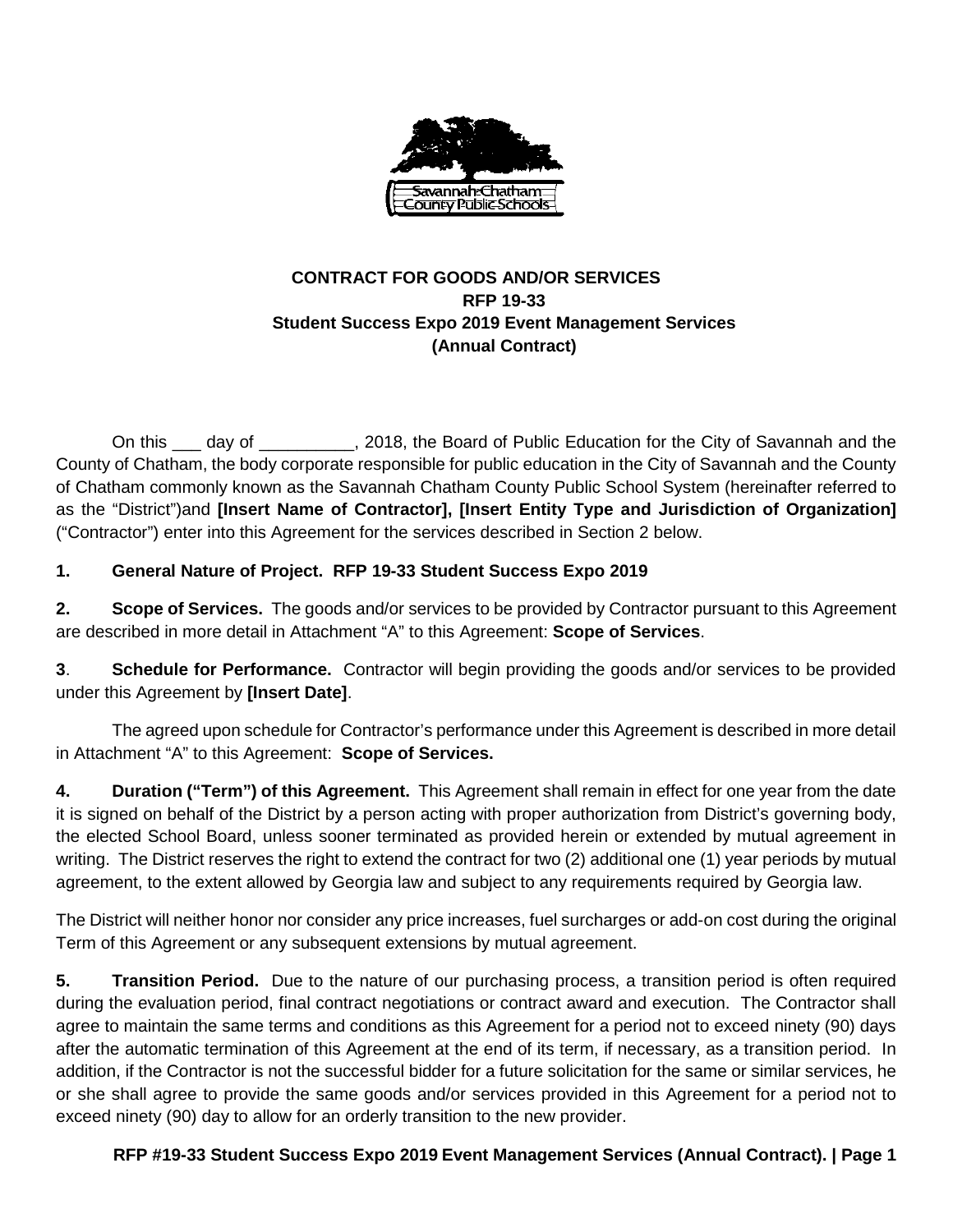**6. Compensation to Contractor.** The terms related to the price of the goods and/or services to be provided under this Agreement and the terms of payment to the Contractor are described in more detail in Attachment "B" to this Agreement: **Price and Payment Information.** 

**7. Invoice Procedure and Time and Manner of Payment.** The Contractor shall submit monthly invoices to the District requesting payment for goods and/or services provided during each calendar month. Invoices should be submitted to both Accounts Payable Department and the Director of Maintenance and Operations.

All ORIGINAL INVOICES should be mailed to:

### **Savannah-Chatham Co. Board of Public Education**

**ATTN**: ACCOUNTS PAYABLE 208 Bull Street, Room 119 Savannah, GA 31401

Please forward a COPY of all invoices to:

#### **Savannah-Chatham County Board of Education**

**ATTN:** Dr. Angie A. Lewis Office of College and Career Readiness Woodville-Lower Campus 402 Market Street Savannah, Georgia 31408

Invoices should be submitted with the following information and/or documentation:

- 1. Purchase Order Number
- 2. Project Name
- 3. Site Description
- 4. Description of Work: Student Success Expo 2019
- 5. Solicitation Number: RFP 19-33

Contractor's provision of this information and/or documentation is a condition to payment by the District to Contractor. If this information and/or documentation is not provided, then the District may demand that the required documentation be provided and may withhold payment until the requested documentation is provided. If Contractor cannot provide the requested documentation for any invoice or portion of an invoice to the District's satisfaction within thirty (30) days of the District's request for documentation, then Contractor will not be entitled to any payment for the undocumented invoice or the undocumented portion of that invoice.

Upon determining that an invoice is properly payable to Contractor, the District shall pay Contractor by check, electronic funds transfer, or credit card within forty (40) days. To the extent Contractor owes the District money in connection with this Agreement or another contract, then the District may also pay invoices submitted by Contractor pursuant to this Agreement by offset or recoupment. If the District pays all or part of an invoice by offset or recoupment, it will provide Contractor with a statement showing how it credited amounts owed by Contractor to the District against that invoice and will provide Contractor with a statement showing Contractor's remaining debt, if any, to the District within thirty (30) days of applying the credit.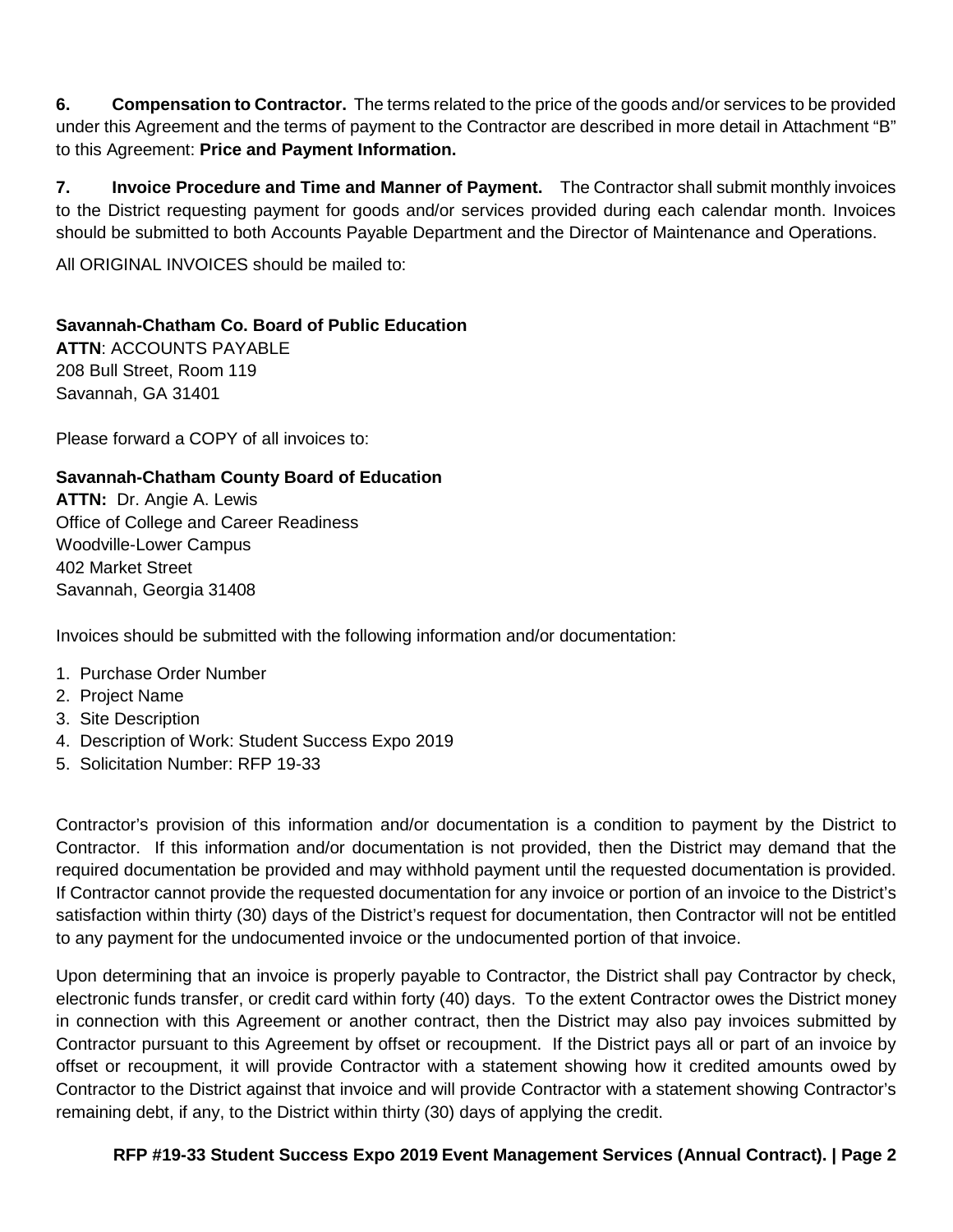**8. Reimbursable Expenses.** Reimbursable expenses incurred by the Contractor and Contractor's employees and Subcontractors in the interest of the Project will be invoiced at cost. Reimbursable expenses must comply with all Georgia Department of Education regulations in force during the Term of this Agreement, even if those regulations change during the term of this Agreement.

**9. Taxes.** Contractor will timely pay all taxes lawfully imposed upon Contractor with respect to this Agreement. Contractor makes no representation whatsoever regarding any tax liability of Contractor, nor regarding any exemption from tax liability related to this Agreement.

**10. Delays and Extension of Time.** If the Contractor is delayed at any time in the progress of providing commodities/services by an act of or neglect by the District, or by changes ordered in the work, or by labor disputes, strikes, insurrections, fire, acts of God; unusual but well documented and excusable delays in performance, or other causes beyond the Contractor's control, or by delay authorized by the District, then the contract term of service may be extended by a contract amendment for such reasonable time as the District and the Contractor may agree.

**11. Liquidated Damages for Delay.** In addition to the Contractor bearing the actual cost of correcting any non-compliant work or any other actual damages resulting from Contractor's breach of this Agreement, the Contractor agrees to pay the Contractor delay damages in the amount of **\$200** per day for every day that the goods and/or services to be provided pursuant to this Agreement have not been timely delivered to the District in compliance with the Scope of Services set forth above, unless the delay has been properly excused by the terms of this Agreement. The parties agree that the District's actual damages for delay are difficult to estimate and that this **\$200** per day sum is a reasonable pre-estimate of the District's actual damages for each day of delay and that the **\$200** per day sum is intended by the parties to be in the nature of liquidated damages, not a penalty. It is not the parties' intent for this provision to limit either party's remedies against the other for the breach of this Agreement, except for the District's money damages for unexcused delays caused by the Contractor.

**12. Supervision of Contractor Personnel.** The Contractor must supply all necessary and sufficient supervision over the work that is being performed and will be held solely responsible for the conduct and performance of his employees or agents involved in work under the Agreement.

**13. Contractor Personnel.** Contractor's staff is expected to present a professional appearance. All personnel of the Contractor will be neat, well groomed, properly uniformed in industry standard uniforms and are expected to conduct themselves at all times in a responsible and courteous manner while performing any work under this Agreement and/or whenever they are on District property. The following code of conduct will be adhered to by the Contractor, his agent(s) and/or his employees:

A. Contractor will submit with its bid in response to this solicitation a list of all employees, including back-up personnel that will be providing services under a resulting contract. If Contractor is selected for a contract with the District, any additional employees assigned to the project must be approved by the District before those employees will be allowed to enter on District property to supply services.

B. All employees of the Contractor shall wear a recognizable uniform. No hats will be worn inside the building. All service technicians performing work must carry a government-issued photo ID. Service technician(s) will present ID to District Staff upon request. This provision will be strictly enforced.

C. The use of tobacco or tobacco products on Board property is prohibited by State law.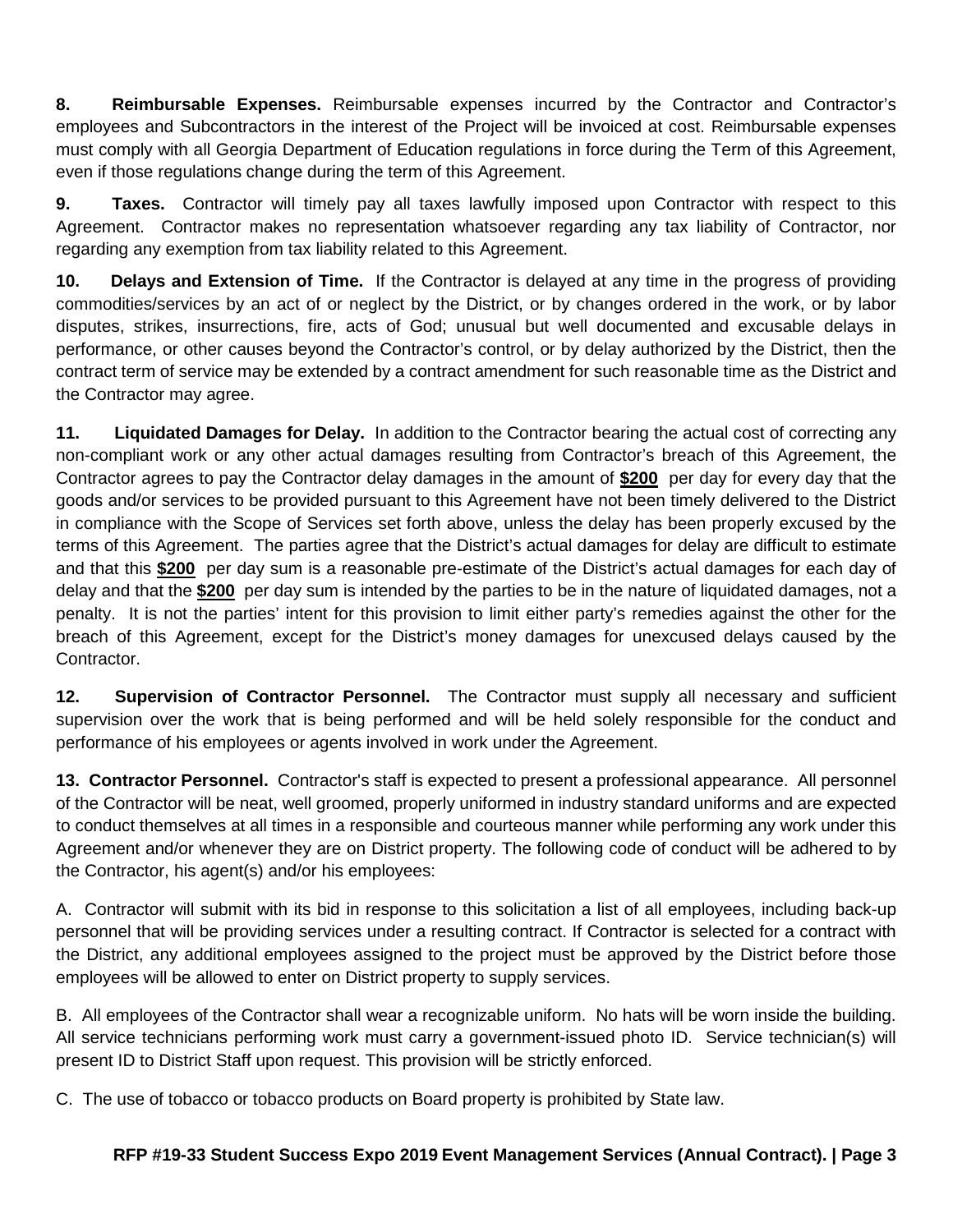D. The Contractor will not be permitted to utilize Day Labor or Temporary Workers to provide any services at any District facility. This includes any service technicians that are hired prior to contract award. Failure to comply with this requirement could result in immediate termination of contract with the Contractor liable for any liquidated damages and/or forfeiture of Performance Bond.

E. The Contractor or employees of the contractor are not permitted to play loud music, to make unnecessary noises, or to use vulgar or inappropriate language that causes offense to others.

F. The employment of unauthorized or illegal aliens by the Contractor is considered a violation of Section 247A (e) of the Immigration and Naturalization Act. If the Contractor knowingly employs unauthorized aliens, such a violation shall also be cause for termination of contract.

G. Possession of firearms will not be tolerated on Board property. No person who has a firearm in their vehicle will be permitted to park on District property. Any employee of the Contractor found in violation of this policy will be immediately asked to leave, and will not be allowed to return to perform further work without the consent of the District.

H. By submission of a bid, the Contractor certifies that he/she will not engage in the unlawful manufacture, sale distribution, dispensation, possession, or use of a controlled substance or drug during the performance of the contract and that a drug-free workplace will be provided for the Contractor's employees during the performance of the contract. The Contractor also certifies that he will secure from any subcontractor who works on the contract, written certification of the same drug free workplace requirements. False certification or violation by failing to carry out requirements of O.C.G.A. § 50-24-3 may cause suspension, termination of contract, or debarment of such bidder

Please Note: If any employee of the Contractor or Sub-contractor is found to have brought a firearm on District property, the Contractor or Sub-contractor shall prohibit them from continuing to perform any work on District property. If they fail to do so, then the District may terminate this Agreement for cause as set forth below

**14. Occupational Safety and Health Acts.** Contractor(s) who perform any work under this contract shall fully comply with the provisions of the Federal Occupational Safety and Health Act of 1970 and any amendments thereto and regulations pursuant to the act. Any Contractor who fails to do so may be terminated for cause as set forth below.

**15. Audits by The District and Correction of Accounts.** During the term of this Agreement and for a period of six (6) years following the termination of this Agreement, the District may begin an audit of Contractor's provision of goods and/or services under this Agreement. Contractor agrees to retain and make available for inspection all of its records pertaining to its performance of this Agreement, including billing records and any banking records that may reflect proceeds from any transactions with the District, during the term of this Agreement and for at least six (6) years following the termination of this Agreement. If Contractor receives notice that The District is auditing its performance under this Agreement or litigation results from this Agreement, then Contractor agrees to retain and make available for inspection all of its records pertaining to its performance of this Agreement, including billing records and any banking records that may reflect proceeds from any transactions with the District, for an additional three (3) years following the conclusion of the audit or the entry of a final judgment in any such litigation and the final resolution of any possible appeals of a final judgment in any such litigation.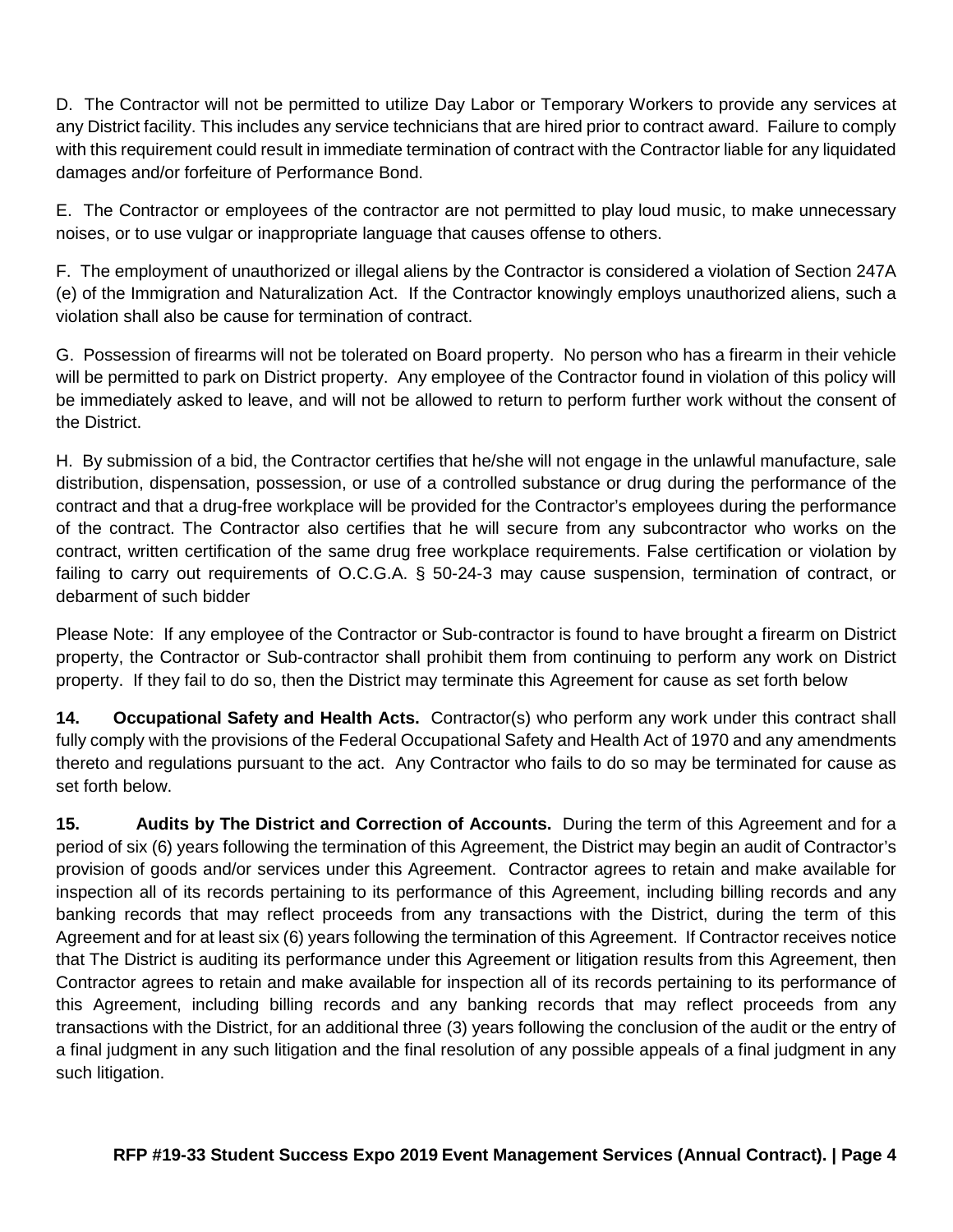If the District determines as result of its audit, that Contractor has failed to satisfy the invoicing or documentation requirements of this Agreement, has improperly billed the District for goods and/or services that were not actually provided, or has overcharged the District for goods and/or services that were actually provided by Contractor, then Contractor shall repay the District, without interest, for any improper payments or overpayments made by the District to Contractor within thirty (30) days of a written demand by the District. If Contractor fails to repay the District for any improper payments or overpayments within thirty (30) days of the District's written demand, then Contractor will owe the District interest accrued daily at the rate of 7.0% per annum from the date of the District's written demand until the improper payment and/or overpayment is repaid in full by Contractor. Conversely, if an audit initiated by the District reveals that the District owes additional compensation to Contractor pursuant to the terms of this Agreement, then the District will pay the additional compensation to Contractor, without interest, within thirty (30) days of the completion of its audit. If the District fails to pay Contractor for any additional compensation owed under this Agreement within thirty (30) days after completion of its audit, then the District will pay Contractor interest on the additional compensation accrued daily at the rate of 7.0% per annum from the date of the completion of the District's audit.

**16. Proprietary Information.** It is understood and acknowledged that the District may provide to Contractor information which is proprietary, confidential, and/or trade secret including, but not limited to proprietary, confidential, and/or trade secret information of District students, teachers, staff, or other vendors doing business with the District. Contractor agrees to maintain the confidentiality of such information propriety, confidential, and trade secret information during the term of this Agreement and following the termination of this Agreement for so long as such information remains proprietary, confidential, and/or trade secret to the extent that it does not violate the Georgia Open Records Act or any other federal, state, or local laws. All materials containing such proprietary, confidential, and trade secret information shall be returned to the District at the Termination of this Agreement. The Contractor further agrees to handle any student information in compliance with the Federal Education Rights and Privacy Act, commonly known as "FERPA," codified at 20 U.S.C. § 1232g.

**17. Insurance.** The Contractor shall procure and maintain throughout the term of this Agreement the following insurance limits and coverage and shall, upon executing this Agreement, provide the District a certificate(s) of insurance evidencing the same, showing that the "Board of Public Education for the City of Savannah and the County of Chatham, the body corporate responsible for public education in the City of Savannah and the County of Chatham commonly known as the Savannah Chatham County Public School System ("SCCPSS") and all of its elected school board members, administrators, officers, employees, agents, attorneys, heirs, successors, and assigns," are listed as additional named insureds on all insurance policies except for Contractor's workers' compensation and professional liability policies: The policies of insurance shall be primary and written on forms acceptable to the Board and placed with insurance carriers approved and licensed by the Insurance Department in the State of Georgia and meet minimum financial A.M. Best & Company rating of no less than A:8. Further the contractor will provide copies of all insurance policies required thereunder. No changes are to be made to these specifications without prior written specific approval by the Board.

**A. Commercial General Liability Insurance,** including Bodily Injury, Property Damage, Personal Injury, Blanket Contractual and Broad Form Property Damage Coverage including Products and Completed Operations, and XCU exposure with combined single limits of not less than \$1,000,000 per occurrence, \$2,000,000 aggregate.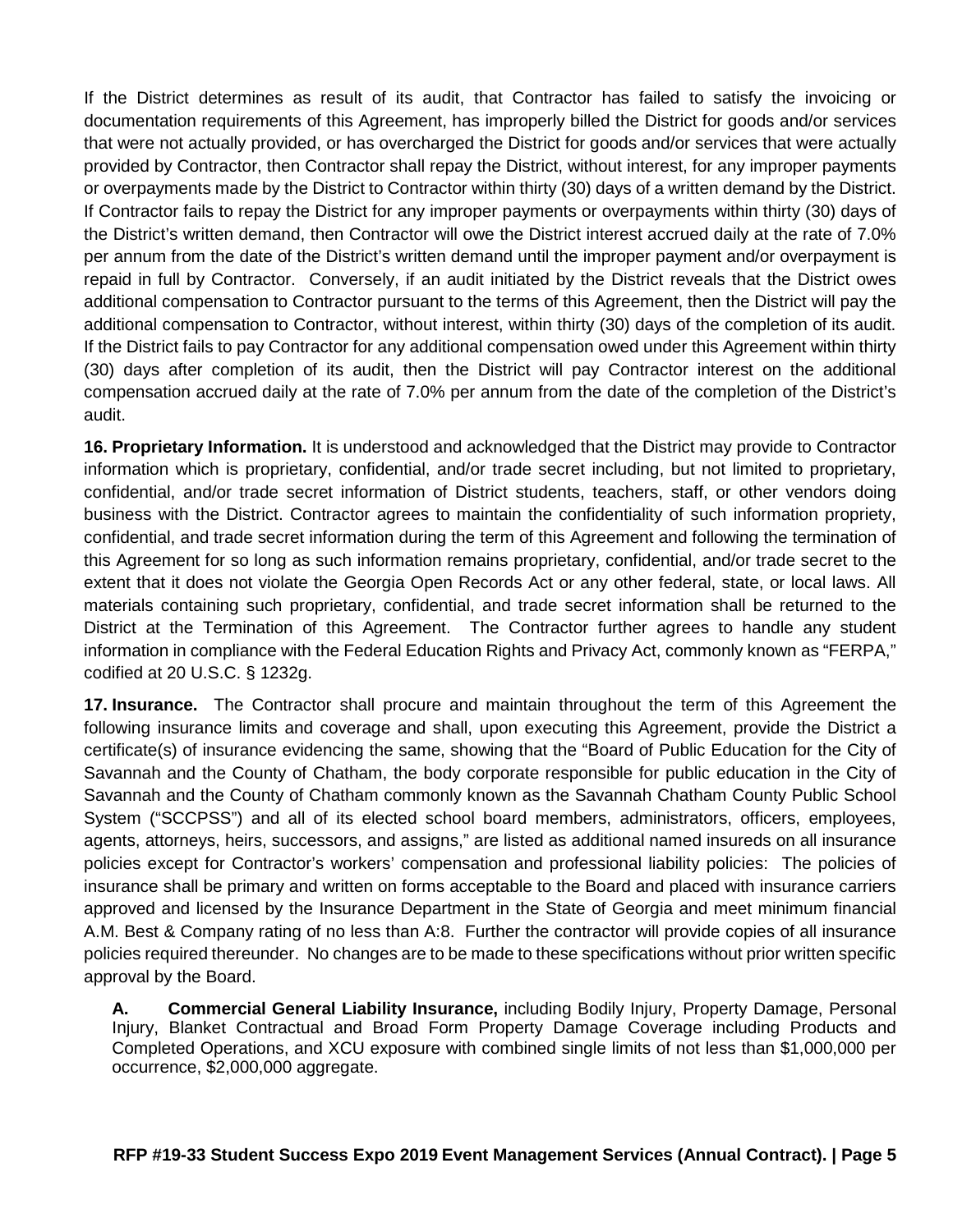**B**. **Commercial Automobile Liability Insurance,** including owned, non-owned, leased and hired motor vehicle coverage with limits not less than \$1,000,000 combined single limit per occurrence for bodily injury and property damage, \$2,000,000 aggregate.

### **C. Worker's Compensation Insurance:**

Statutory limits in accordance with O.C.G.A.34-9-120 et. seq

# **D**. **Umbrella Insurance** with a limit of not less than \$1,000,000 per claim, \$2,000,000 aggregate.

**18. Indemnification.** The Contractor, as well as its successors and assigns, shall indemnify, hold harmless, insure, and defend, the District and all of its elected school board members, administrators, officers, employees, agents, attorneys, successors, heirs, and assigns, (collectively the "Indemnitees") from and against any liability or claims for any damages, losses, or expenses for personal injury (including death) or property damage, including attorney's fees and expenses of litigation, to the extent caused by or resulting from the negligence, recklessness, or intentionally wrongful conduct of Contractor or other persons employed or utilized by the Contractor in the performance of this Agreement. It is not the intent of this provision to require Contractor to indemnify, hold harmless, insure, and defend Indemnitees from and against any liability or claims damages, losses, or expenses for personal injury (including death) or property damage, including attorney's fees and expenses of litigation, caused solely by or resulting solely from the negligence, recklessness, or intentionally wrongful conduct of the Indemnitees.

The parties do not intend for this indemnity provision to limit either party's remedies against the other for breach of contract, and this provision do not intend for this this indemnification provision to require the Contractor to indemnify the District for claims for attorney's fees and expenses of litigation asserted by the District against the Contractor for the Contractor's alleged breach or default under the terms of this Contract, unless the Contractor is determined by a court of competent jurisdiction to be liable to the District and the District's recovery of attorney's fees and litigation expenses is otherwise permitted by applicable law.

**19. Indemnification for Suits or Claims for Intellectual Property Infringement**. The Contractor shall indemnify and hold the Owner harmless from any suits or claims of infringement of any patent rights, trademarks or copyrights arising out of any patented, trademarked, or copyrighted materials, methods, or systems used by the Contractor.

**20. Warranty.** A standard manufacturer warranty shall apply to all goods, equipment, parts, and supplies provided under this Agreement. The Contractor will guarantee that all labor, products provided are free of material defects and/or workmanship for a minimum period of twelve (12) months from the date of acceptance. Any extended warranties offered after the standard manufacturer's warranty shall be stated in bid submittal and any cost associated therewith shall be clearly stated in the bid documents.

If, during the warranty and/or extended warranty period, such faults develop, the Contractor agrees to immediately replace the unit or the part affected without any additional cost to the District. All equipment provided will be "new". Factory seconds, discontinued, re-manufactured, re-built, used and or surplus equipment will not be accepted. The contractor must provide a copy of the manufacturer warranty to the District upon delivery, installation, and acceptance of the commodity or service.

**21**. **Breach of Contract and Cure.** If either party breaches any of the covenants, promises, agreements, representations, and warranties provided by this Agreement, then the non-breaching party shall provide written notice of the breach to the address provided below for written notices under this Agreement by hand-delivery, U.S. Mail, commercial delivery service, such as Fed Ex or UPS, or fax, identifying the nature of the breach and providing the breaching party with ten (10) days from the delivery of the written notice to cure the breach. If the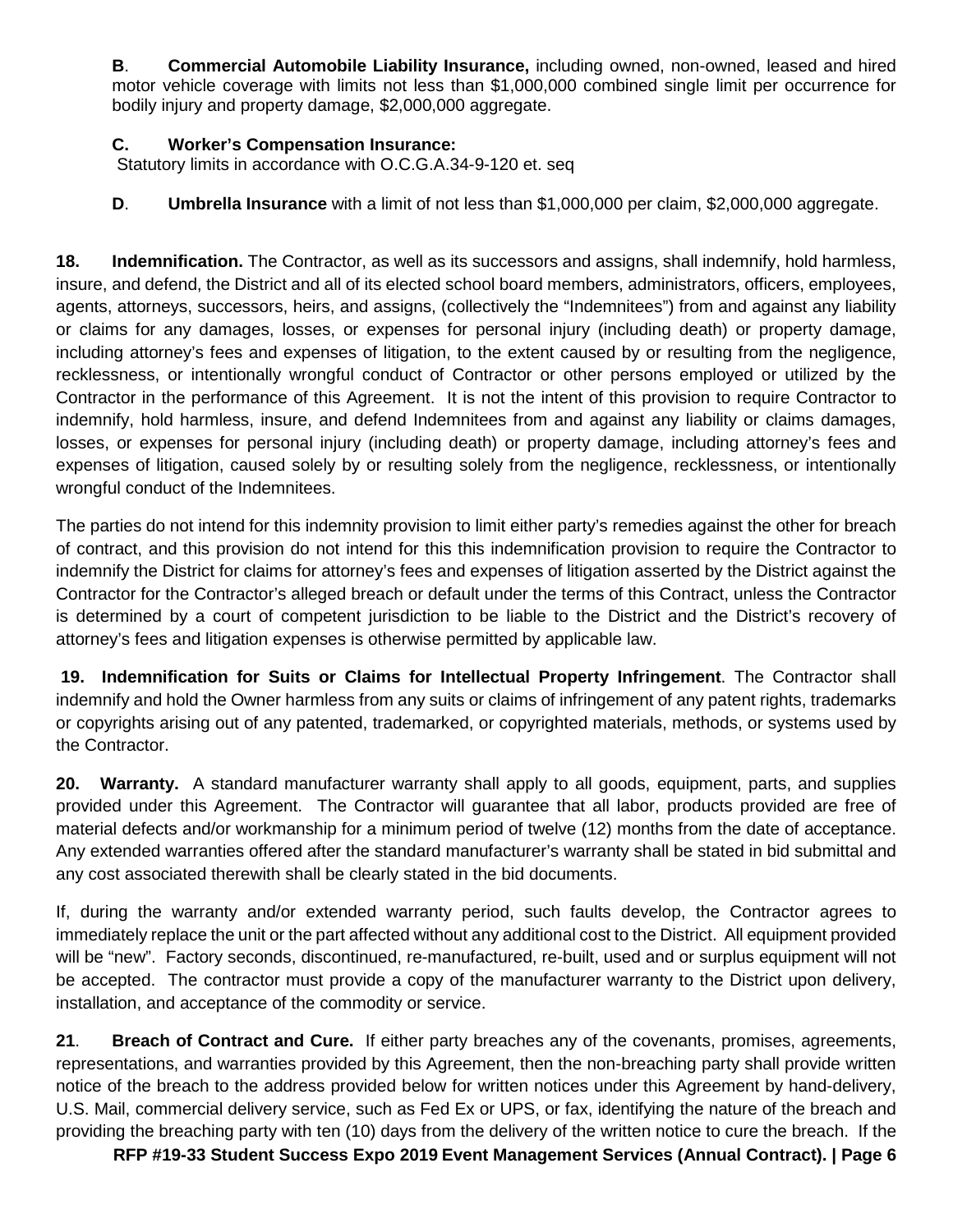breaching party fails to cure the breach within ten (10) days of the delivery of the written notice of the breach, then the non-breaching party may terminate this contract for cause as set forth below and pursue any and all remedies for the breach available at law.

If the District notifies Contractor that it is in breach of this Agreement, then the District may withhold all future payments to Contractor until any dispute regarding the breach of contract is resolved by the mutual, written agreement of the parties or by the entry of a final judgment by a court of law of competent subject matter jurisdiction and the resolution of any possible appeals from any such judgment. If the District withholds any payments to Contractor pursuant to this paragraph, then the District shall not be required to pay Contractor any amounts ultimately determined to be owed by the District to Contractor under this Agreement until any breach of contract dispute is resolved by the mutual, written agreement of the parties or by the entry of a final judgment by a court of law of competent subject matter jurisdiction and the resolution of any possible appeals from such judgment. Contractor further agrees that it may not charge interest on any payments withheld by the District pursuant to this paragraph until the breach of contract is resolved by the mutual, written agreement of the parties or by the entry of a final judgment by a court of law of competent subject matter jurisdiction and the resolution of any possible appeals from such judgment

**22. Automatic Termination Upon the Conclusion of the Term of this Agreement.** Unless extended by the mutual written consent of the parties, this Agreement will terminate automatically upon the expiration of the Agreement at the end of the Agreement's Term as set forth in Section 4 above. Following the termination of this Agreement under this Section, the Parties' duties to one another shall cease except for those obligations that shall survive the termination of this Agreement, including, but not limited to, the District's payment obligations for goods and/or services accepted by the District before the date of termination and the Contractor's duties to insure and/or indemnify the District and to cooperate with any audit. Automatic termination of this Agreement pursuant to this Section shall not limit either of the parties' remedies for any breach of this Agreement.

**23**. **Termination for Convenience by The District.** The District may terminate this Agreement for convenience, for any reason or no reason at all, on fourteen (14) days advance written notice to Contractor. This advance written notice shall be deemed to have been given on the date the notice is sent by the District to the address for written notices provided below by hand delivery, U.S. Mail, commercial delivery service, such as Fed Ex or UPS, or fax. If this Agreement is so terminated, then the District shall only pay Contractor for goods and/or services provided by Contractor and accepted by the District up to, through, and including the date of termination. Following the termination of this Agreement under this Section, the parties' duties to one another shall cease except for those obligations that shall survive the termination of this Agreement, including, but not limited to, the District's payment obligations for goods and/or services accepted by the District before the date of termination, and the Contractor's duties to insure and/or indemnify the District and to cooperate with any audit. Termination of this Agreement pursuant to this Section shall not limit either of the parties' remedies for any breach of this Agreement.

**24. Fiscal Funding.** Notwithstanding any other provision of this agreement, the parties hereto agree that the charges hereunder are payable to the Contractor by the District solely from appropriations received by District. In the event such appropriations are determined by the Chief Financial Officer/Comptroller of the District to no longer exist or to be insufficient with respect to the charges payable hereunder, this Agreement shall immediately terminate without further obligation to the District upon notice that such appropriations no longer exist and are insufficient.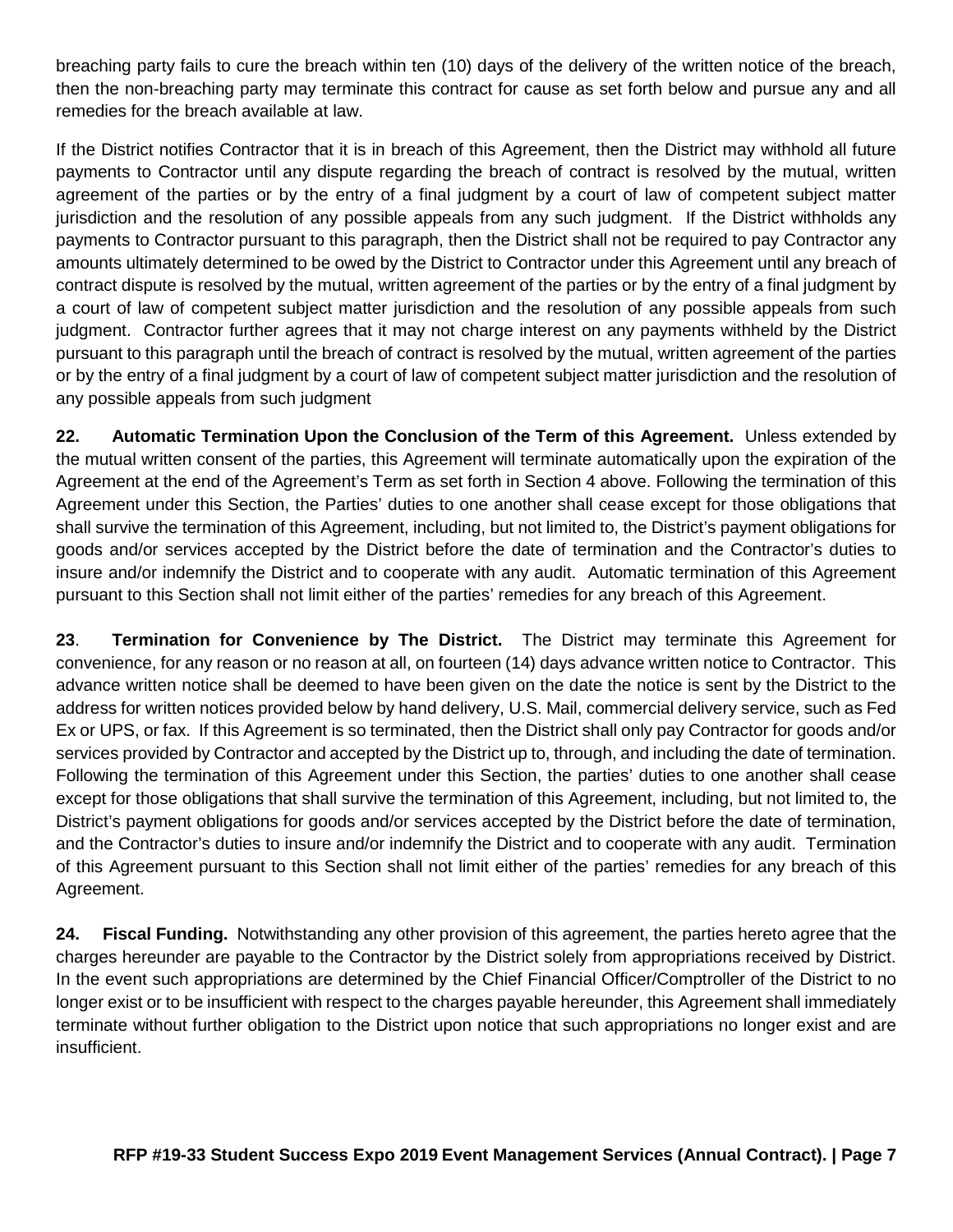If this Agreement is so terminated, then the District shall only pay Contractor for goods and/or services provided by Contractor and accepted by the District up to, through, and including the date of termination. Following the termination of this Agreement under this Section, the parties' duties to one another shall cease except for those obligations that shall survive the termination of this Agreement, including, but not limited to, the District's payment obligations for goods and/or services accepted by the District before the date of termination, and the Contractor's duties to insure and/or indemnify the District and to cooperate with any audit. Termination of this Agreement pursuant to this Section shall not limit either of the parties' remedies for any breach of this Agreement.

**25. Termination for Cause by The District.** The District may immediately terminate this Agreement for cause for any of the following reasons:

**A.** Contractor has breached the terms of this Agreement and has failed to cure the default within ten (10) days of the delivery of the written notice of default as provided in this Agreement;

**B.** Contractor, or any of its directors, officers, employees, agents, subcontractors, or any other persons employed or utilized by the Contractor in the performance of this Agreement, have engaged in or expressed an intent to engage in conduct that the District considers to pose an undue risk of causing personal injury to any person or property damage to any property;

**C.** Contractor, or any of its directors, officers, employees, agents, subcontractors, or any other persons employed or utilized by the Contractor in the performance of this Agreement, is charged with a federal, state, or local crime (even if the allegations are ultimately proven to be untrue) or is convicted of a federal, state, or local crime, other than a misdemeanor traffic violation;

**D.** Contractor, or any of its directors, officers, employees, agents, subcontractors, or any other persons employed or utilized by the Contractor in the performance of this Agreement, is alleged to have committed professional malpractice or violated any professional code of conduct applicable to Contractor (even if the allegations are ultimately proven to be untrue) or has been determined by a court of law, professional association, or government agency, to have committed professional malpractice or violated a professional code of conduct applicable to Contractor; or

**E.** Contractor, or any of its directors, officers, employees, agents, subcontractors, or any other persons employed or utilized by the Contractor in the performance of this Agreement, is alleged to have to have engaged in the sexual harassment or sexual abuse of any person or alleged to have violated any federal, state, or local employment laws (even if such allegations are ultimately proven to be untrue) or is determined by a court of law or government agency to have actually engaged in sexual harassment or sexual abuse or to have actually violated a federal, state, or local employment law. For the purposes of this Agreement, sexual harassment shall be defined as: "Unwelcome sexual advances, requests for sexual favors, and all other verbal or physical conduct of a sexual or otherwise offensive nature, especially when 1) submission to such conduct is made either explicitly or implicitly a term or condition of employment; 2) submission to or rejection of such conduct is used as the basis for decisions affecting an individual's employment; or 3) such conduct has the purpose or effect of creating an intimidating, hostile, or offensive working environment."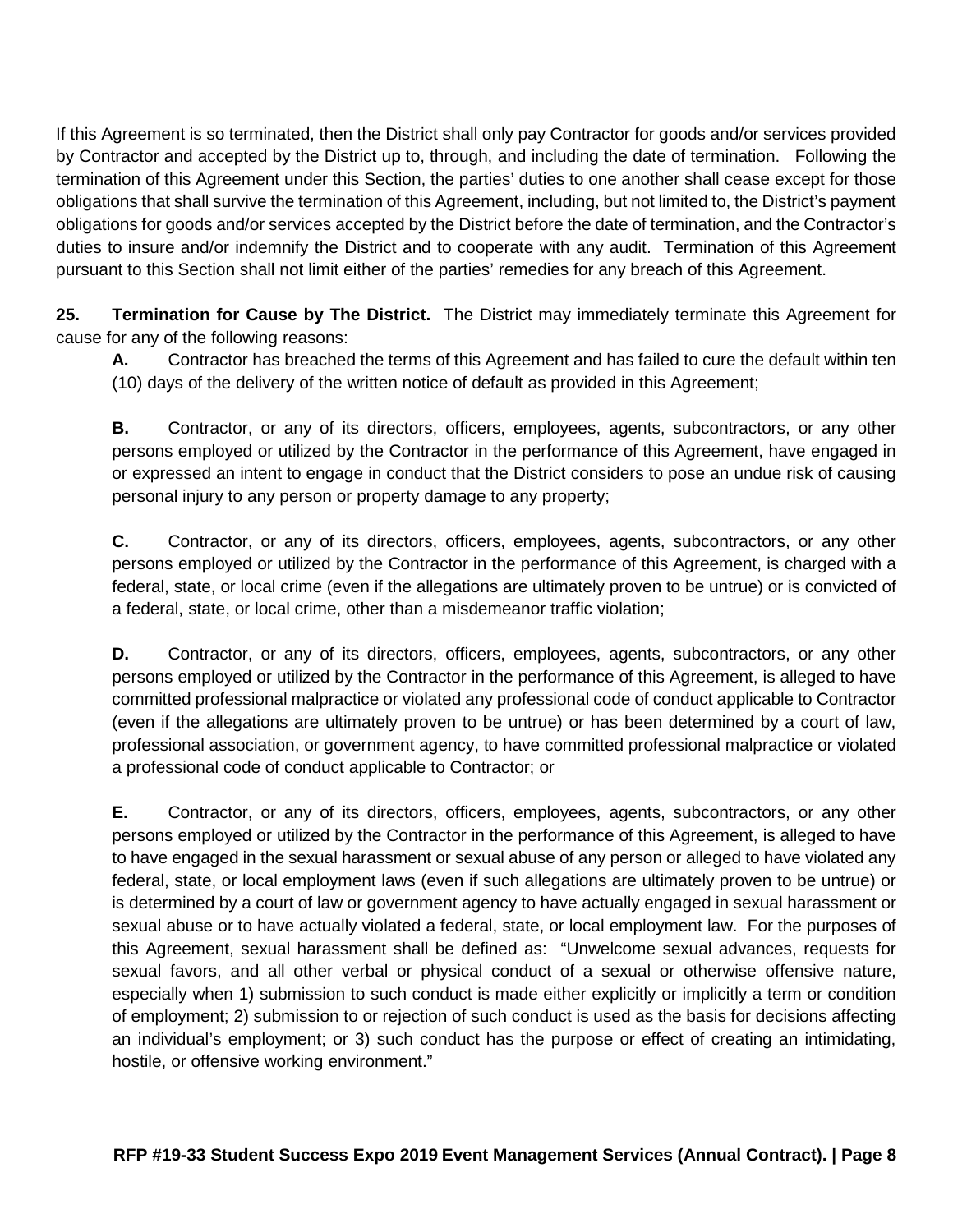Termination for cause shall be effective immediately on the date the District sends a written notice of termination for cause to Contractor by hand delivery, U.S. Mail, commercial delivery service, such as Fed Ex or UPS, fax, or email to Contractor to the address for written notices provided below.

If this Agreement is terminated for cause pursuant to this Section, then the District shall pay Contractor for goods and/or services provided by Contractor and accepted by the District up to, through, and including the date of termination, unless the District indicates its intent to withhold payment to the Contractor because the District contends that the Contractor owes the District money under this Agreement or for any other reason.

Following the termination of this Agreement under this Section, the parties' duties to one another shall cease except for those obligations that shall survive the termination of this Agreement, including, but not limited to, the District's payment obligations for goods and/or services accepted by the District before termination and the Contractor's duties to indemnify the District and to cooperate with any audit. Termination of this Agreement pursuant to this Section shall not limit either of the parties' remedies for any breach of this Agreement.

**26. Effect of Later Determination.** In the event the parties agree or a court of competent jurisdiction determines (or the parties agree to settle with a consent determination) that termination for cause by the District was in error or not the fault of the Contractor, then termination shall be considered to be a Termination for Convenience and the sole remedy available to the Contractor shall be the contractual treatment of the termination as termination for convenience pursuant to Section 22.0 above and without any other damages or relief.

**27. Transfer of Project Records Following Termination.** Following the termination of this Agreement for any reason, Contractor, without additional compensation, will provide any and all records relating to the goods and/or services provided by Contractor pursuant to this Agreement to the District and any other vendors that the District may engage to provide the same or similar goods and/or services in the future. Without additional compensation, Contractor shall in good faith cooperate with the District and any other vendors that the District may engage to ensure a smooth transition from Contractor to another vendor and to minimize any disruption in the provision of goods and/or services provided by Contractor to the District.

**28. Survival of Obligations after Termination.** Upon the termination of this Agreement for any reason, the Parties' duties to one another under this Agreement will cease except to the extent that this Agreement, Georgia law, or Federal law expressly provides that one party has an obligation to the other that shall continue beyond the termination of this Agreement. The Parties agree that the following obligations shall survive the termination of this Agreement: Any express or implied warranties provided by Contractor with respect to the goods and/or services provided under this Agreement; Contractor's duties to keep proprietary, confidential, and trade-secret information proprietary, confidential, and trade-secret; Contractor's duties to retain records related to its performance of this Agreement; Contractor's duties to assist the District in answering any open records acts requests; Contractor's duties to provide and/or make available its records related to its performance of this Agreement to the District or any other party that The District directs Contractor to provide records to, including, but not limited to, the District's auditors; Contractor's duties to help transition the provision of the goods and/or services provided by Contractor to another vendor hired by the District to provide the same or similar goods and/or services; Contractor's duties to provide supporting documentation to invoices; Contractor's duties to repay the District for any improper charges or overcharges discovered by the District and/or its auditors; Contractor's duties to maintain the types of insurance provided by this Agreement and maintain the District and all of its boards, departments, and political subdivisions as well as all of their respective Commissioners, directors, officers, employees, agents, and attorneys, heirs, successors, and assigns, as additional named insureds on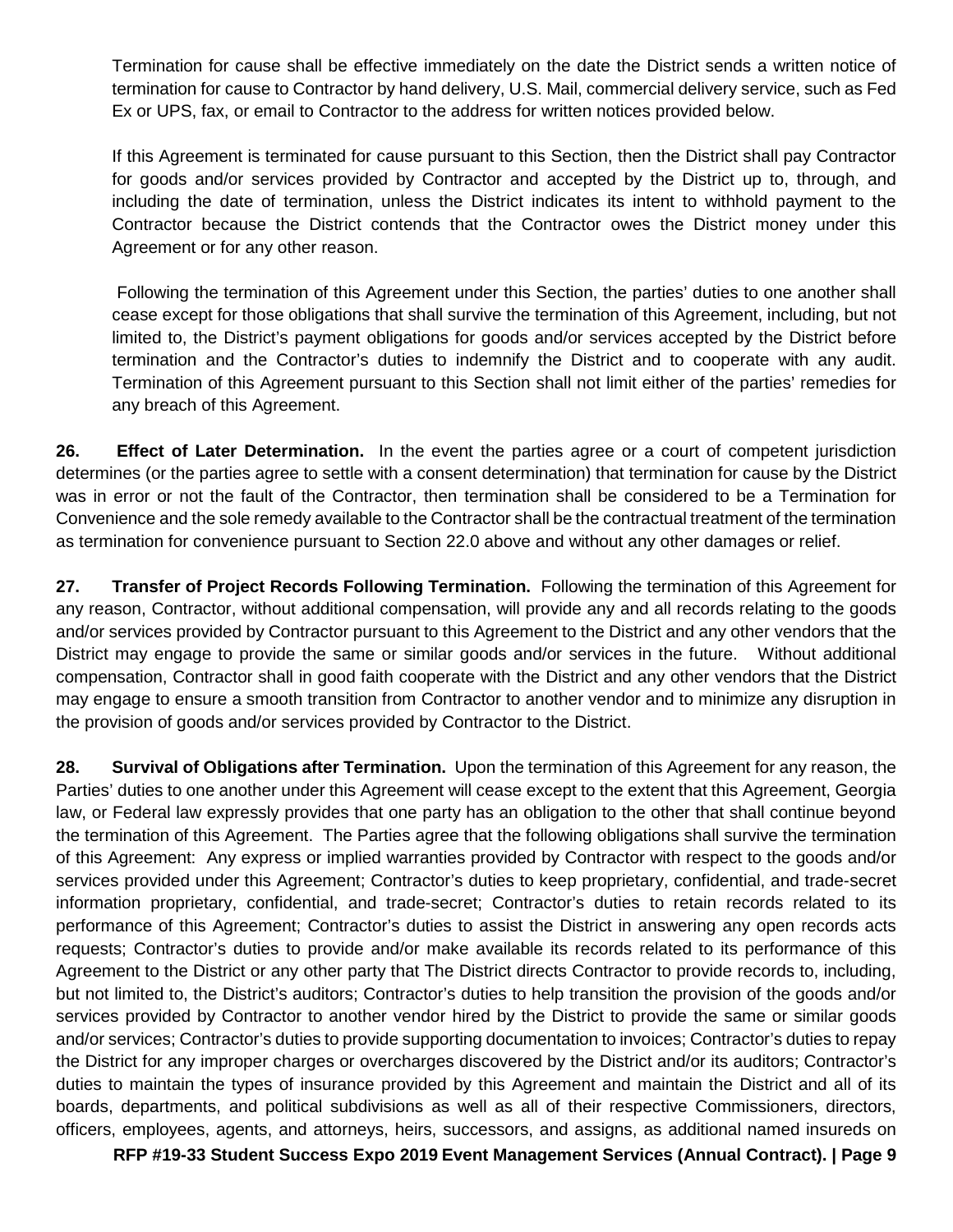such policies; Contractor's duties to indemnify the District and the other Indemnitees identified in this Agreement; Contractor's duties to cure any breach of this Agreement and to remedy any breach of this Agreement;

the District's duties to pay Contractor for goods and/or services actually provided by Contractor and properly documented and invoiced as required by this Agreement up to, through, and including the date of termination; and, the District's duty to cure any breach of its duties to Contractor under this Agreement and to remedy any breach of this Agreement.

**29. Assignability.** The Contractor shall not assign any interest in this Agreement and shall not transfer any interest in the same, whether by assignment or novation, without the prior written consent of the District.

**30. Entirety of the Agreement.** The terms and conditions of this Agreement and any of the attachments expressly incorporated by reference in this Agreement embody the entire agreement and understanding between the parties hereto, and there are no other agreements and understandings, oral or written, with reference to the subject matter hereof that are not merged herein and superseded hereby. No alteration, change or modification of the terms of the Agreement shall be valid unless made in a writing signed by both parties hereto and approved by the District's governing body, the elected School Board, or its designee pursuant to official board policy. Contractor acknowledges, that pursuant to the doctrine of sovereign immunity, any purported oral modification to this Agreement is unenforceable.

Each party acknowledges participation in the negotiations and drafting of this Agreement and any modifications thereto, and that, accordingly, this Agreement will not be construed more stringently against one party than against the other. Contractor acknowledges, that pursuant to the doctrine of sovereign immunity, purported oral modifications are unenforceable against the District.

**31. Waiver.** Any failure by the District to require strict compliance with any provision of this contract shall not be constructed as a waiver of such provision, and the District may subsequently require strict compliance at any time, notwithstanding any prior failure to do so.

**32**. **Governing Law.** This Agreement shall be deemed to be governed by and construed in accordance with the laws of the State of Georgia, with the exception of any of Georgia's choice-of-law rules that might result in the application of the law of another forum.

**33. Compliance with Laws**. Contractor agrees to comply with all applicable State and Federal laws and regulations, including, but not limited to, all state laws and regulations governing contracts with public school districts. In this regard, Contractor certifies its compliance with Federal and State immigration laws. Contractor warrants that it has registered with and uses the federal work authorization program commonly known as "E-Verify." Contractor further agrees that it will execute any affidavits required by O.C.G.A. §13-10-91 and/or O.C.G.A. § 50-36-1. Contractor further warrants that it will not enter into any contract with a subcontractor or subcontractor that does not participate in a federal work authorization program. Contractor will require all subcontractors or subcontractors to provide Contractor with O.C.G.A. § 13-10-91 affidavits similar to the ones provided by Contractor to Owner as required by O.C.G.A. § 13-10-91 (b) (3) & (4).

**34. Forum Selection, Jurisdiction, and Venue.** The parties agree that any lawsuit filed by either party to this Agreement related to or arising out of this Agreement or Contractor's performance of work under this Agreement must be brought in a Georgia court of competent subject matter jurisdiction located in Chatham County, Georgia, or in a Federal court of competent subject matter jurisdiction located in the Southern District of Georgia. Contractor agrees to submit to the personal jurisdiction of any such court and agrees that any such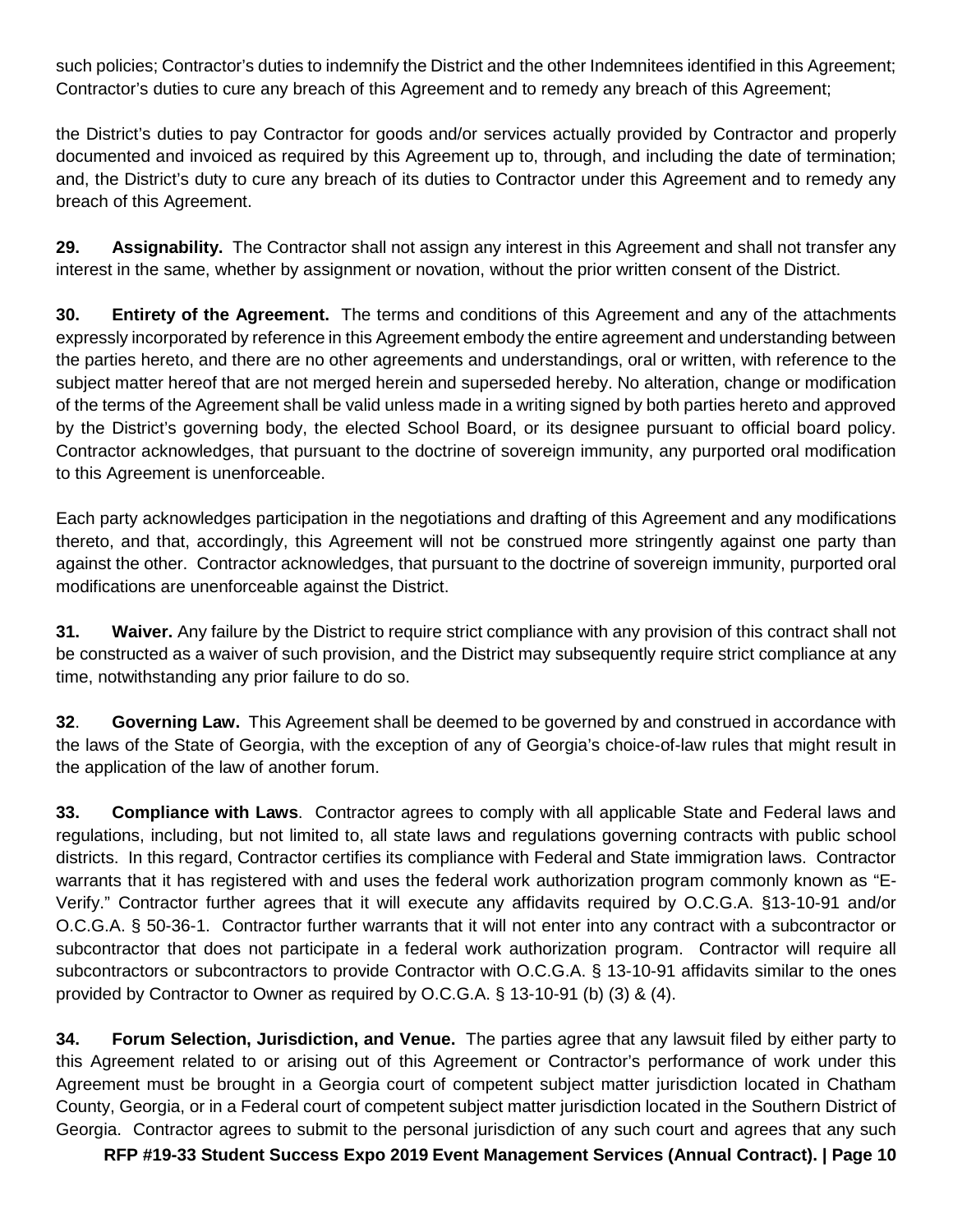court shall be a proper venue for any lawsuit related to or arising out of this Agreement or Contractor's performance of work under this Agreement. Contractor agrees to waive in advance any defenses of lack of personal jurisdiction or improper venue in any such court.

**35**. **Limitation on the Scope of Services.** Contractor understands and agrees that the Scope of Services described in Section 2 of this Agreement and any attachments incorporated by reference is not a guarantee of a minimum amount of payment or profit or a guarantee of a specific amount of work to be performed by Contractor under this Agreement. The District, at its option, may elect to expand, reduce or delete the extent of each work element described in the Scope of Services and may terminate this Agreement early as provided above.

**36. Approval of the District's Governing Body, the Elected School Board.** Contractor agrees that no contract or claimed modification to a contract is enforceable against the District without the approval of the District's governing body, the elected School Board. The signature of the President of the elected School Board, the Superintendent, the Chief Financial Officer, or any other person purporting to act on behalf of the District is only binding on the District if that person's execution of this Agreement or a subsequent written modification of this Agreement has been authorized by the School Board and/or Board Policy approved by the Elected School Board. If it is subsequently determined that this Agreement or any claimed written modification to this Agreement was signed without proper authority from the District's governing body, the elected School Board, then the Contractor agrees that this Agreement or any claimed written modification of this Agreement shall be void and not constitute a binding contract or written modification on the District. Contractor agrees that it may have to repay any and all sums it may receive from the District pursuant to any alleged contract or alleged written modification of a contract that was not property authorized by the District's School Board.

**37. Written Notices.** Written notices required under this agreement should be made to the parties at the following mailing addresses, email addresses, or fax numbers:

| <b>Notices to The District:</b><br>The Savannah Chatham-County Public<br><b>School System</b> | <b>Notices to Contractor:</b><br>[Contractor's Name] |
|-----------------------------------------------------------------------------------------------|------------------------------------------------------|
| <b>ATTN: Sabrina L. Scales</b>                                                                | <b>ATTN: [Contractor's Primary Contact]</b>          |
| <b>Purchasing Director</b>                                                                    | [Contractor's Street Address]                        |
| 208 Bull Street, Room 213                                                                     | [Contractor's City, State, Zip]                      |
| Savannah, Georgia 31401                                                                       | Email: [Contractor's Email]                          |
| Phone: (912) 395-5572                                                                         | Phone: [Contractor's phone]                          |
| Fax: (912) 201-7648                                                                           | Fax: [Contractor's Fax]                              |

**38. Interpretation in Connection with Solicitation.** This Agreement and the attached exhibits control over any inconsistent provisions set forth in the solicitation giving rise to this Agreement **RFP 19-33 Student Success Expo 2019,** or any response by Contractor. To the extent this Agreement the attached exhibits are silent on a topic, the provisions in District's solicitation **RFP 19-33 Student Success Expo 2019,** as amended by any addenda released by the District, shall control.

**39**. **Attachments.** If attachments are included in this Agreement and in the event of any inconsistency between the attachments and the terms of this Agreement, the inconsistency will be resolved by giving preference in the following order: 1) this Agreement, 2) any attachments prepared or provided by the District, 3) any attachments prepared or provided by Contractor, and 4) any attachments prepared by a third party. The following documents are attached to and hereby incorporated by this express reference as part of this agreement:

**Attachment A:** Scope of Services **Attachment B:** Price and Payment Information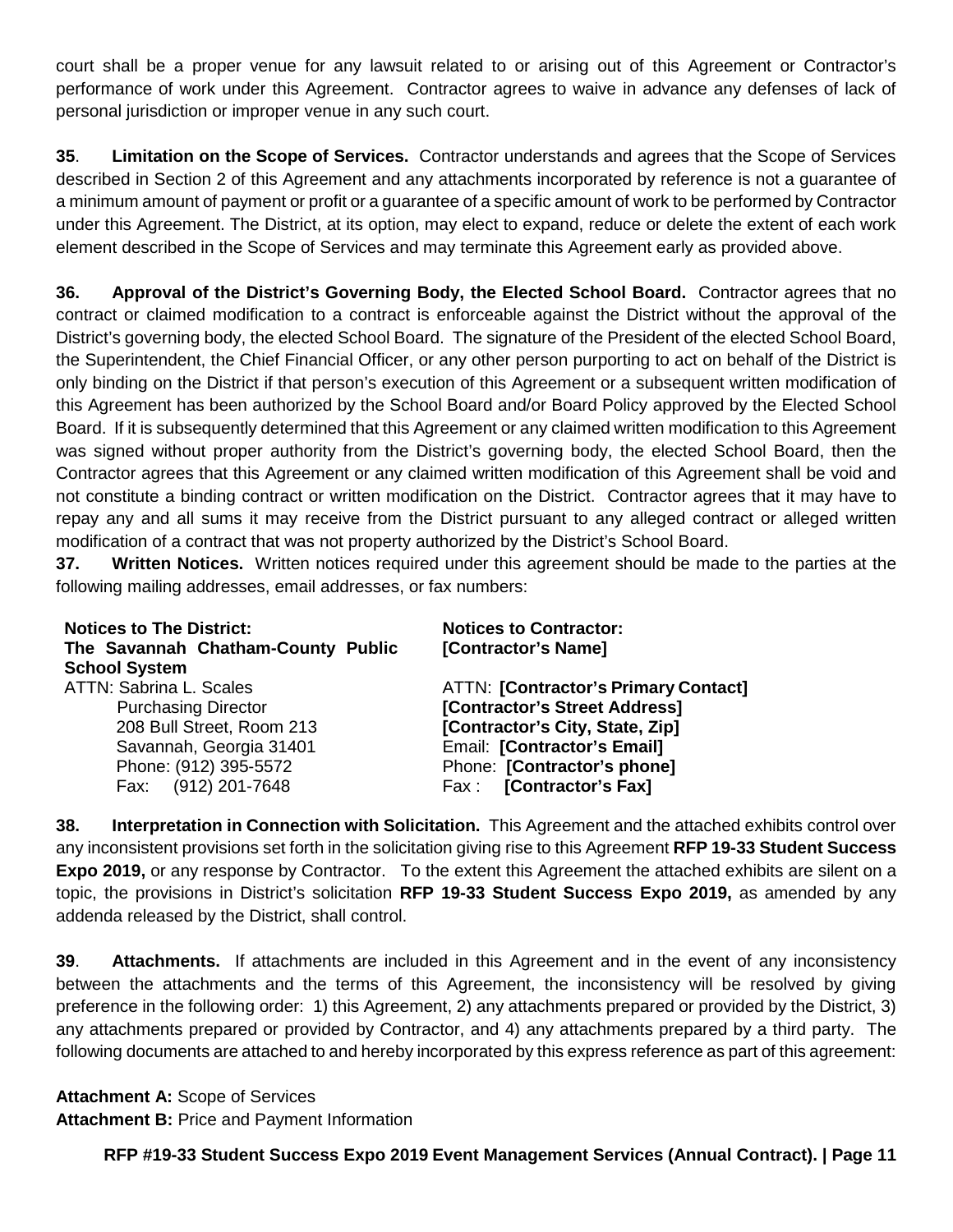**IN WITNESS WHEREOF**, this Agreement is accepted on the date signed on behalf of the District, subject to the terms and conditions above stated and the provisions set forth herein.

| [Insert Name of Contractor] | The Board of Public Education for the City<br>of Savannah and the County of Chatham |
|-----------------------------|-------------------------------------------------------------------------------------|
| SIGNED:                     | SIGNED:                                                                             |
| BY: [Name]                  | BY: [Name]                                                                          |
| ITS: [Title]                | ITS: [Title]                                                                        |
| DATE:                       | 20                                                                                  |
| 20                          | DATE:                                                                               |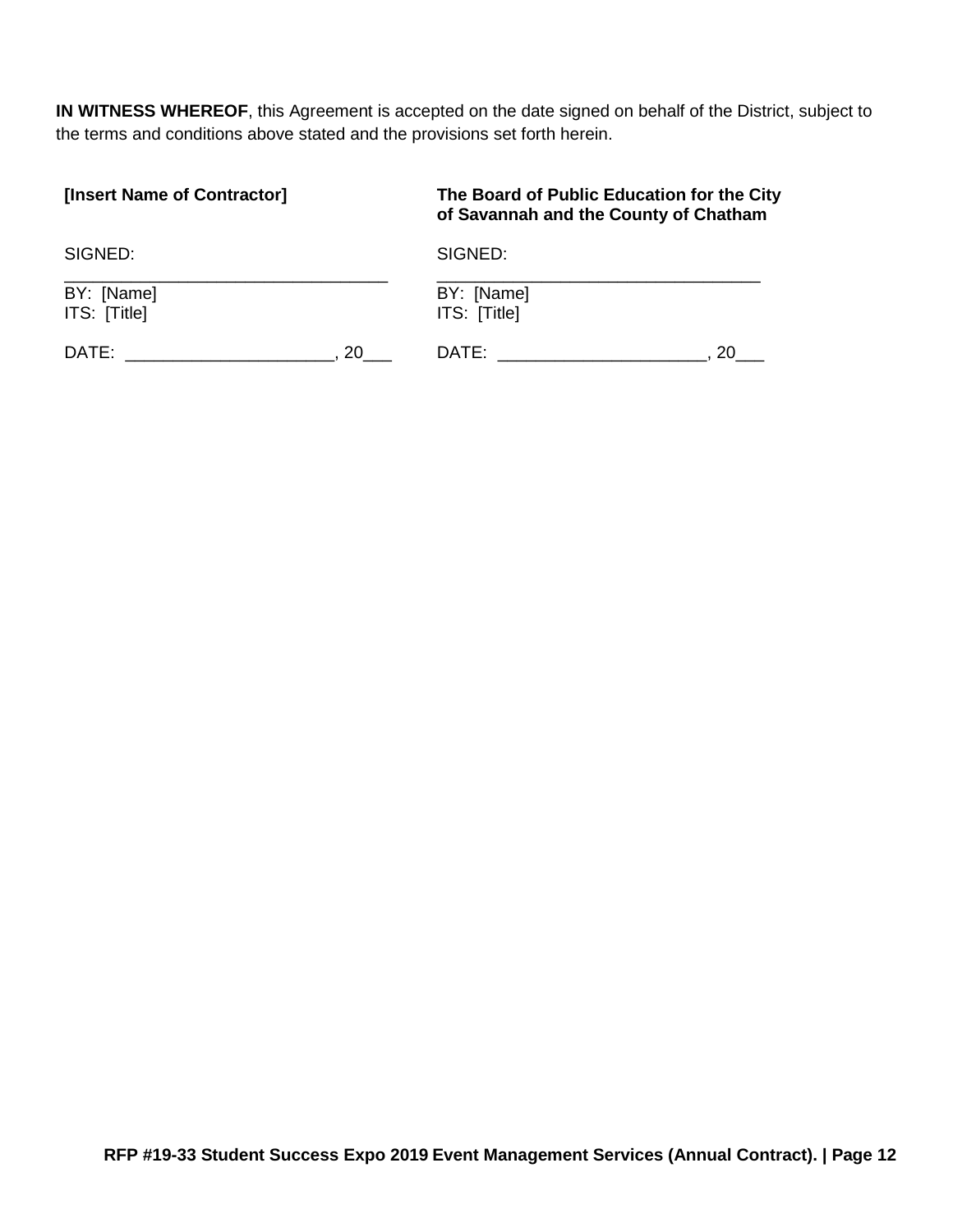### **Attachment A: Scope of Services**

[Insert the Scope of Services finally agreed to by the District]